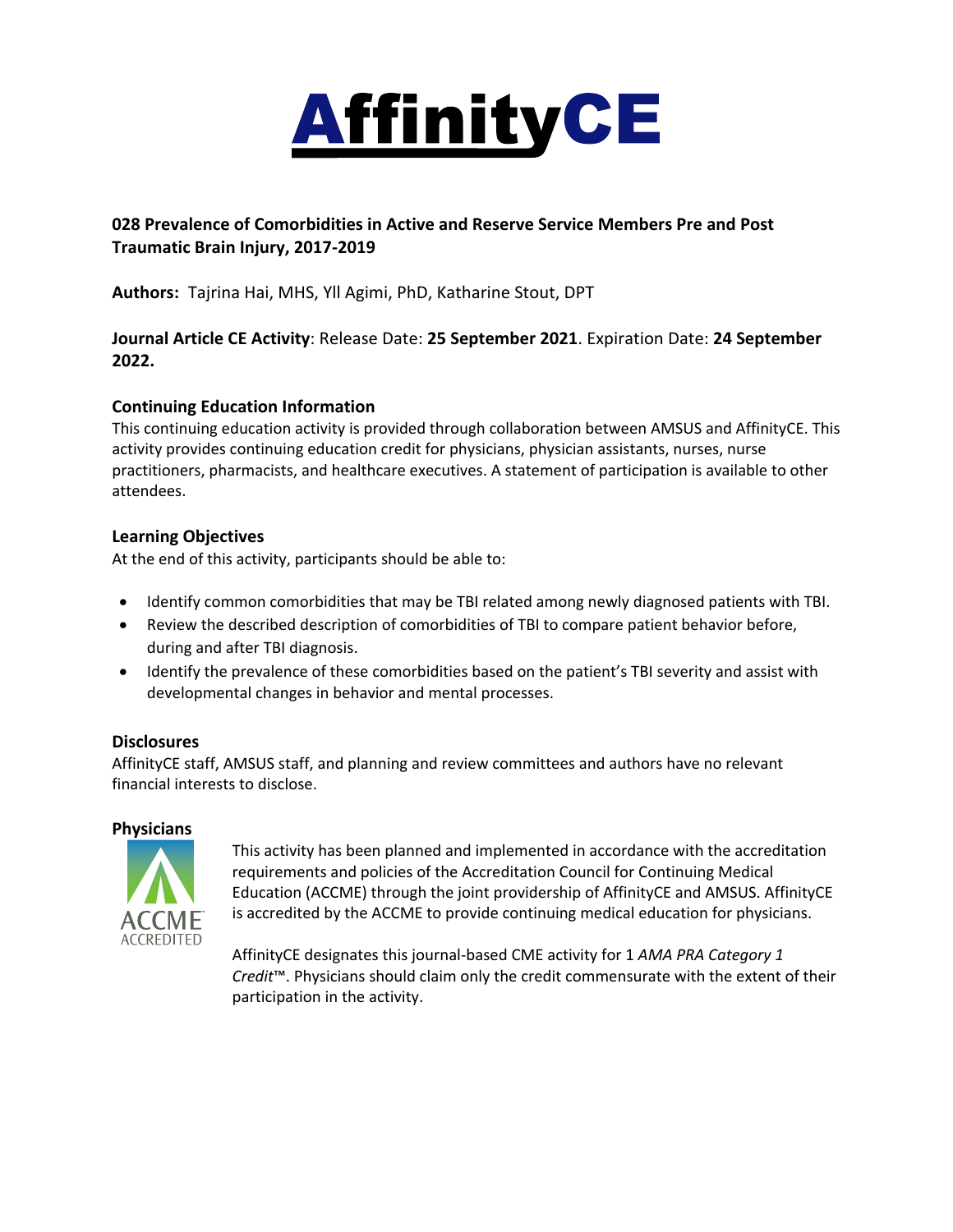#### **Physician Assistants**



This activity has been planned and implemented in accordance with the accreditation requirements and policies of the Accreditation Council for Continuing Medical Education (ACCME) through the joint providership of AffinityCE and AMSUS. AffinityCE is accredited by the ACCME to provide continuing medical education for physicians.

AffinityCE designates this journal-based CME activity for 1 *AMA PRA Category 1 Credit*™. Physician Assistants should claim only the credit commensurate with the extent of their participation in the activity.

#### **Nurses**



Continuing Nursing Education is provided for this program through the joint providership between AMSUS and AffinityCE. AffinityCE is accredited as a provider of nursing continuing professional development by the American Nurses Credentialing Center's Commission on Accreditation (ANCC). This activity provides a maximum of 1 contact hour of continuing nursing education credit.

#### **Nurse Practitioners**



This activity has been planned and implemented in accordance with the accreditation requirements and policies of the Accreditation Council for Continuing Medical Education (ACCME) through the joint providership of AffinityCE and AMSUS. AffinityCE is accredited by the ACCME to provide continuing medical education for physicians.

AffinityCE designates this journal-based activity for 1 *AMA PRA Category 1 Credit*™. Nurse Practitioners should claim only the credit commensurate with the extent of their participation in the activity.

#### **Pharmacists**



AffinityCE is accredited by the Accreditation Council for Pharmacy Education as a provider of continuing pharmacy education. This knowledge-based activity will provide 1 contact hour of continuing education credit. ACPE Universal Activity Number **0829-9999-21-148-H04-P**. Participant CE records will be electronically communicated to CPE Monitor. There is no cost to participate in this activity for AMSUS members.

#### **Health Care Executives**

AffinityCE is authorized to award up to 1 hour of pre-approved American College of Healthcare Executives (ACHE) Qualified Education credit (non-ACHE) for this program toward advancement or recertification in the ACHE. Participants in this program wishing to have the continuing education hours applied toward ACHE Qualified Education credit should indicate their attendance when submitting an application to the ACHE for advancement or recertification.